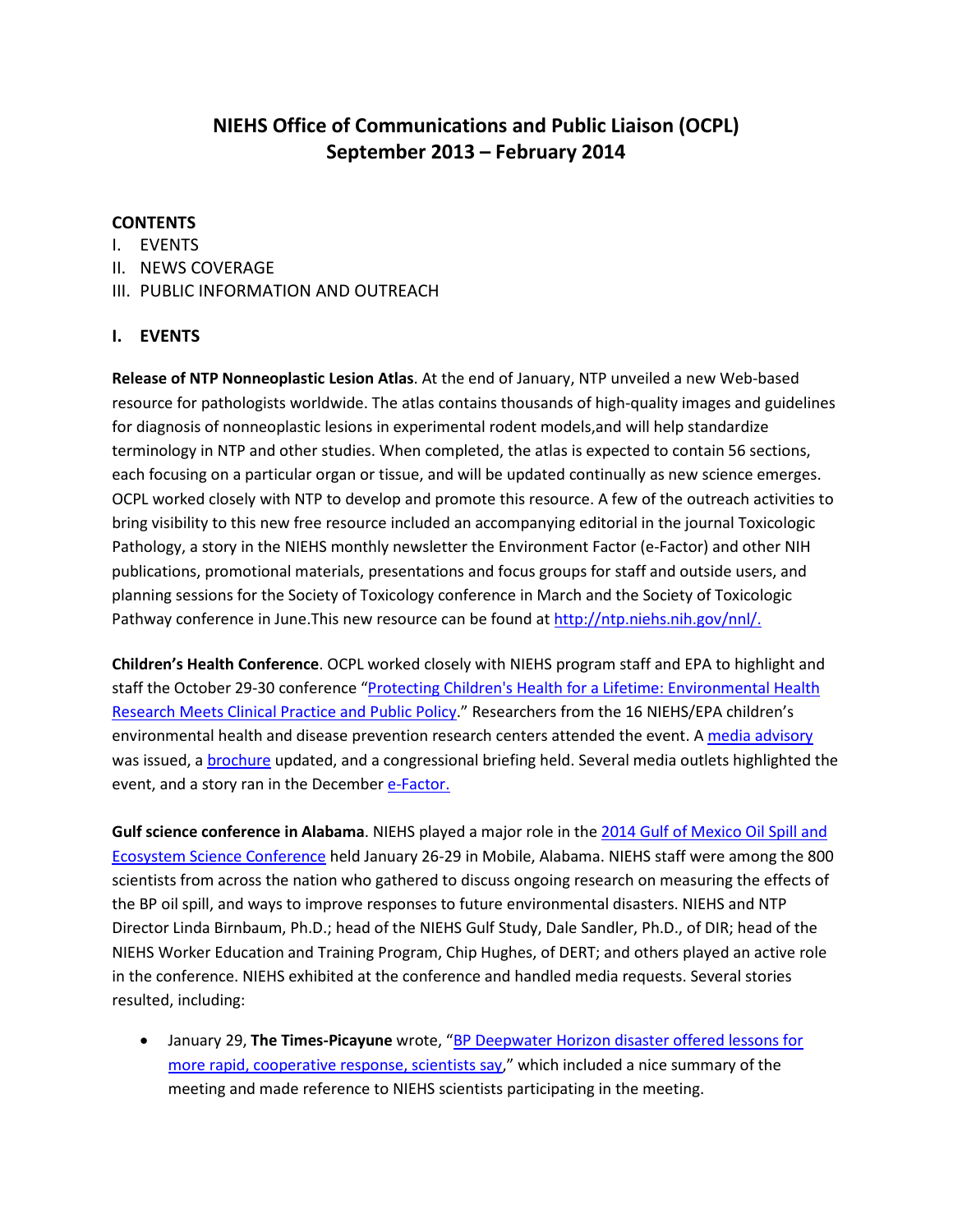• January 28, **The Times-Picayune** wrote, ["Gulf Coast residents not showing higher chemical](http://www.nola.com/environment/index.ssf/2014/01/human_health_and_the_bp_deepwa.html) [exposure post-BP oil spill than rest of nation,](http://www.nola.com/environment/index.ssf/2014/01/human_health_and_the_bp_deepwa.html)" which included quotes from Birnbaum, Sandler and Richard Kwok, Ph.D., of DIR, and some grantees.

 **Refresh for NTP home page in January**. OCPL staff gathered data on traffic and usage patterns of the The refreshed design was released in January. NTP website, in order to develop designs for a new, more user friendly home page for NTP. After presenting mockups to NTP leadership, OCPL worked with NTP staff to implement the new look and feel.





**NTP Old Home Page Refreshed Look for Home Page** 

 partners, NIEHS helped promote an initiative that will help find better ways to predict the toxicity of **NIEHS-NCATS-UNC Toxicogenetics Challenge**. In collaboration with Sage Bionetworks and other chemicals.

- A joint [press release i](http://www.businesswire.com/news/home/20130610006627/en/NIEHS-NCATS-UNC-DREAM-Toxicogenetics-Challenge-Opens-Today)ssued June 11, "NIEHS-NCATS-UNC DREAM Toxicogenetics Challenge Opens Today: Finding better ways to predict the toxicity of chemicals," and subsequent Web [updates](http://www.niehs.nih.gov/funding/challenges/index.cfm) helped generated interest among the scientific community.
- November 8, winners were announced at the 2013 DREAM Conference in Toronto, Canada, in conjunction with the RECOMB/ISCB Conference on Regulatory and Systems Genomics, one of the premier annual meetings for computational and experimental scientists in the areas of regulatory genomics and systems biology.
- seminar, "Crowdsourcing Tox21 Qualitative High Throughput Screening Data." • December 2, Challenge winners presented to about 60 scientists at NIEHS, during an informative

OCPL efforts to promote the challenge included:

- testing." • A story in the January-February NIH Catalyst, "Crowdsourcing: accelerating the pace of toxicity
- Two e-Factor stories ["Toxicogenetics Challenge winners announced"](http://www.niehs.nih.gov/news/newsletter/2013/12/science-challenge/index.htm) in December, and ["Seminar showcases Toxicogenetics Challenge winners"](http://www.niehs.nih.gov/news/newsletter/2014/1/science-challengewinners/index.htm) in January.

## **Press Releases**

December 17, NIEHS worked closely with EPA to promote a press release, "EPA Releases Chemical [Screening Data on 1,800 Chemicals/Agency improves access to chemical data and announces ToxCast Data](http://yosemite.epa.gov/opa/admpress.nsf/bd4379a92ceceeac8525735900400c27/38b102d67c6b9ee385257c4400732725!OpenDocument)  [Challenges.](http://yosemite.epa.gov/opa/admpress.nsf/bd4379a92ceceeac8525735900400c27/38b102d67c6b9ee385257c4400732725!OpenDocument)" Ray Tice of NTP was quoted in the release and served as spokesperson for NIEHS.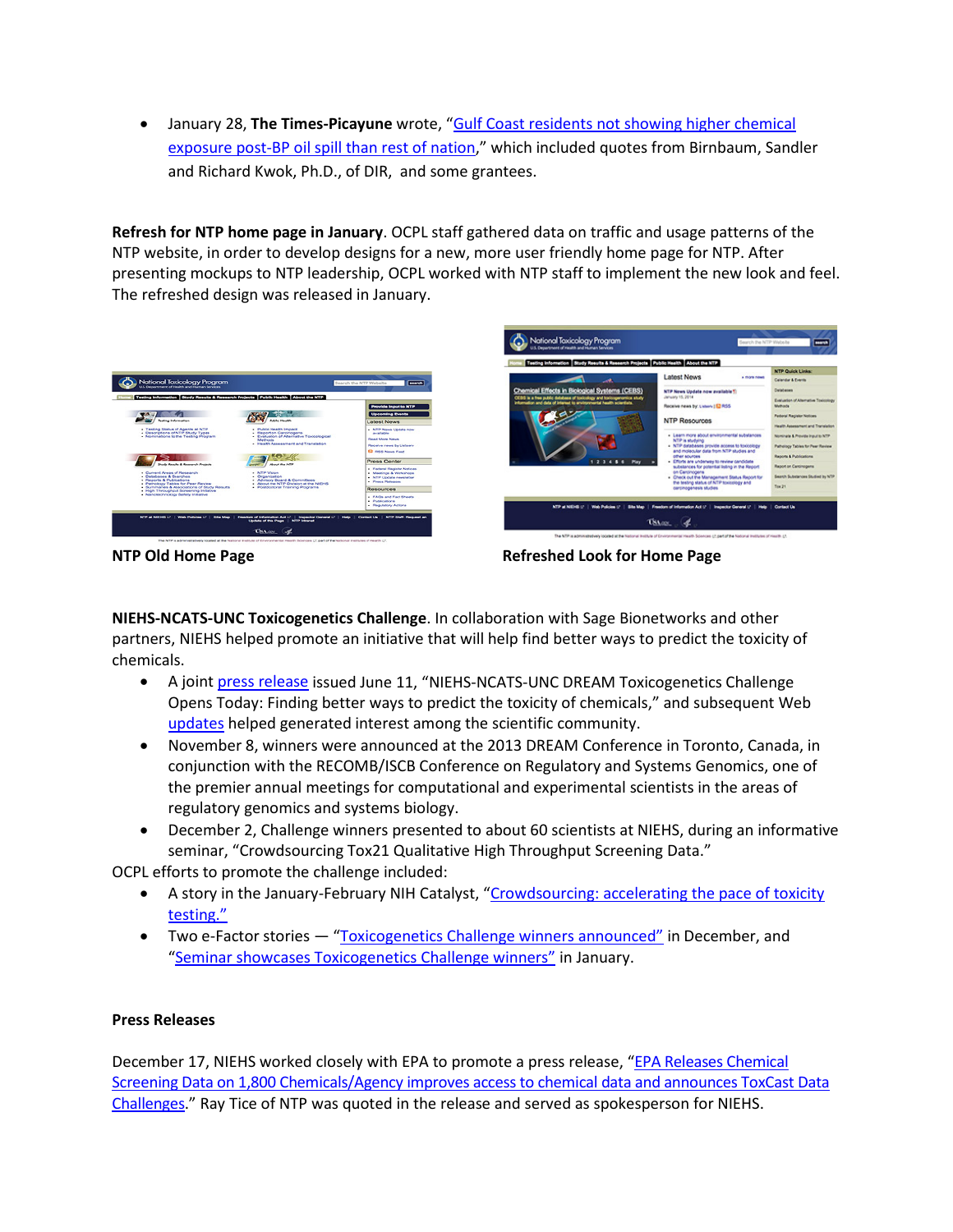October 25, NIEHS issued a media advisory, ["NIH/EPA Celebrate Children's Health Month, 15 Years of](http://www.niehs.nih.gov/news/newsroom/releases/2013/october25/index.cfm)  [Children's Health Research,](http://www.niehs.nih.gov/news/newsroom/releases/2013/october25/index.cfm)" to highlight the October 29-30 conference.

[According to NIH Scientists"](http://www.niehs.nih.gov/news/newsroom/releases/2013/october18/index.cfm) that focuses on work published in Cell by DIR scientist Douglas Bell, Ph.D., Oxford, including stories in **Nature**, **Science**, **Chicago Tribune,** and **Huffington Post**. October 18, NIEHS issued a press release, ["Tanning Gene Linked to Increased Risk of Testicular Cancer,](http://www.niehs.nih.gov/news/newsroom/releases/2013/october18/index.cfm)  and his colleagues. More than 50 stories resulted from the release issued by NIEHS and the University of

August 19, NIEHS issued a press release, "3-D Images Show Flame Retardants Can Mimic Estrogens in NIH [Study,](http://www.niehs.nih.gov/news/newsroom/releases/2013/august19/index.cfm)" about a study conducted by Birnbaum and DIR scientists, which ran in Environmental Health Perspectives, showing brominated flame retardants can mimic estrogen hormones. Several stories resulted,  including pieces in **Chemical Watch** and **Molecular Imaging.** 

Additionally, collaborations with universities, journals, and other partners allowed OCPL to promote other key findings supported by NIEHS.

## **II. NEWS COVERAGE**

#### **News Coverage of NIEHS Science, Researchers, and Activities**

 September 2013 —198 stories October 2013 — 352 stories November 2013 — 745 stories December 2013 — 693 stories January 2014 — 672 stories

## **Highlights from Newspapers, Trade Papers, and National Magazines**

February 2, Philadelphia Inquirer wrote, ["More evidence that BPA is harmful,](http://www.philly.com/philly/news/science/20140202_More_evidence_that_BPA_is_harmful.html)" which included quotes from Birnbaum, as well as grantees**.** 

 December 22, **Durham Herald-Sun** ran an article, "Commuter awareness group honors Durham resident," which featured Dick Sloane, recently retired from OM.

In December, Birnbaum and other researchers, including Theo Colborn, Ph.D., were featured in a video developed by Link TV, ["UNSAFE: The Truth Behind Everyday Chemicals.](http://www.linktv.org/video/9214/unsafe-the-truth-behind-everyday-chemicals)"

 highlighted the achievements of Honglei Chen, M.D., Ph.D., and Michael Fessler, M.D., both of DIR. December 20, **Durham Herald-Sun** wrote, "Two NIEHS scientists awarded NIH tenure," which

 included quotes from Frederick Miller, M.D., Ph.D., of DIR. December 19, **The Atlantic** wrote a lengthy piece "Living sick and dying young in rich America," which

December 19, **Durham Herald-Sun** ran an article, "NIEHS offers paid internships to college students," which highlighted a program supported by NIEHS.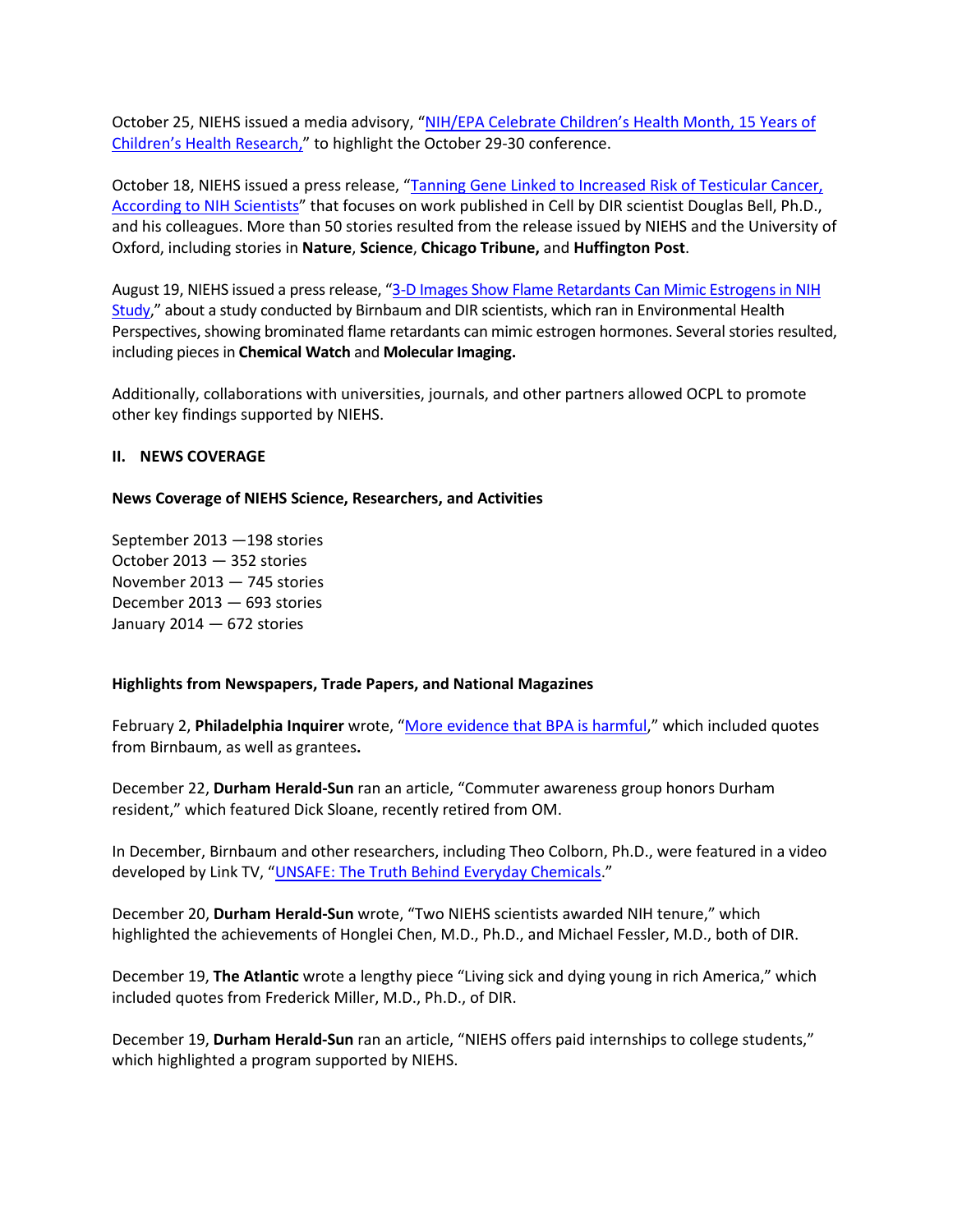In December, a peer review meeting organized by NTP in December received some attention. December 12, **BNA's Daily Environment Report** wrote "Ortho-Toluidine Reclassification," and on December 13, "NTP Panel says pentachlorophenol should be listed as reasonably anticipated carcinogen." Both stories highlighted efforts by NTP Report on Carcinogens staff.

December 10, **Environmental Health News** wrote, "Perfluorinated chemicals studied in breast milk, menopausal women," which attributed some quotes to NIEHS scientists who published the paper.

December 9, **Washington Post** wrote, "BPA is still everywhere, and mounting evidence suggests harmful effects," which included reference to NIEHS funding, Web pages, and quotes from grantees.

 piece, "NIEHS mentor and fellow honored." December 9, **Durham Herald-Sun** touted the achievements of Sandler and a postdoctoral fellow in its

 November 26, **Wall Street Journal** wrote, "Doctor on the front lines of town's fight against asbestos disease," which included quotes from Aubrey Miller, M.D., of OD.

November 25, **Durham Herald-Sun** wrote," Local beekeeper honored," which highlighted some of the achievements of Jack Bishop, Ph.D., recently retired from NTP.

 November 22, **Science** magazine wrote a lengthy piece titled, "When mice mislead,"which included quotes from Kristina Thayer, Ph.D., of NTP, among others.

November 21, **Wall Street Journal** wrote, "Battle rages over risk from styrene," which included quotes from John Bucher, Ph.D., of NTP.

November 18, **Chemical and Engineering News** wrote, "Gymnasts exposed to high levels of flame retardants during workouts," included quotes from Birnbaum.

 November 11, **Agence France-Presse** and other outlets, including **Naharnet.com,** carried a story that focused on the NIEHS Breast Cancer and the Environment Research Program. The story, "Surprises in hunt for environmental links to breast cancer," included quotes form Les Reinlib, Ph.D., of DERT.

Bucher. November 1, **Pacific Standard** wrote, "What in the air causes lung cancer?," which included quotes from

 conference, in a piece that included quotes from Birnbaum and grantees, "Research finding that Bucher. October 30, **BNA's Daily Environment Report** reported on some of the happenings at the children's chlorpyrifos affects learning said to justify tighter regulation." A story in **Inside EPA**, "Fearing effects on children, NIEHS chief seeks stricter scrutiny of toxics," also included quotes from Birnbaum.

October 23, **Wall Street Journal** wrote, "Safety rules for cosmetics in limbo," which included quotes from Birnbaum.

October 17, NIEHS was featured in several local news stories about the reopening of the federal government. [ABC 11 TV News](http://abclocal.go.com/wtvd/video?id=9291376) featured Jerrel Yakel, Ph.D., and his team in the DIR Laboratory of Neurobiology.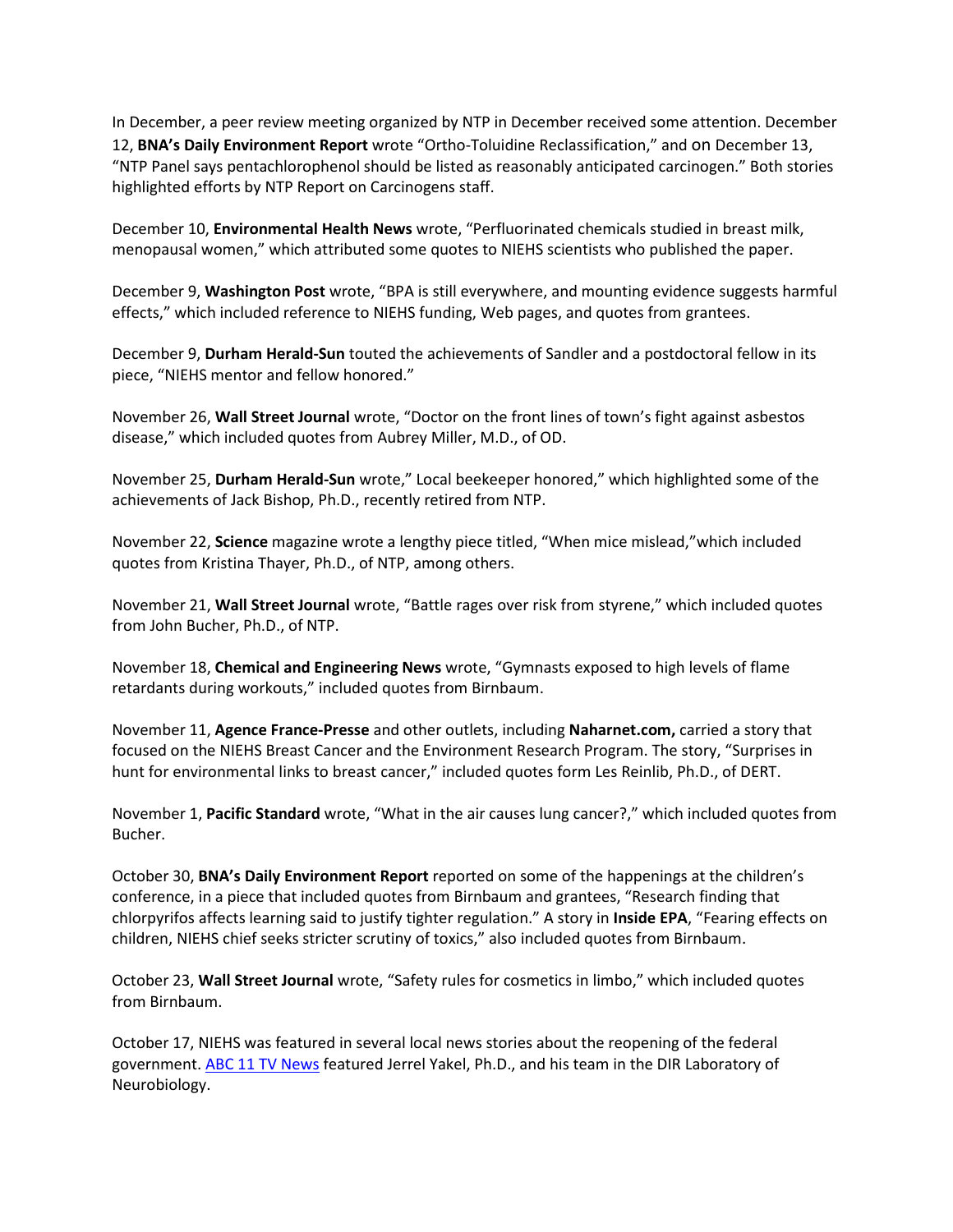October 9, **Hispanic Business** highlighted some of the NIEHS work related to nanotechnology in "New manomaterials findings from National Institutes of Health described."

September 25, **Environmental Health News** wrote, "Flame retardants banned years ago finally declining in women, study suggests," which included quotes from Birnbaum.

September 25, **BNA's Daily Environment Report** covered the Scientific Advisory Committee on Alternative Toxicological Methods (SACATM) meeting that was held at NIEHS in September. The story, "Interagency Committee to refocus efforts to spur use of non-animal toxicity tests," included highlights from the meeting and quotes from Warren Casey, Ph.D., of NTP.

 September 10, **Yale Environment 360** wrote, "How tiny fish could reveal effects of chemical exposure," which included quotes from Birnbaum.

September 5, **BNA's Daily Environment Report** covered NTP peer review meetings and wrote, "NTP draft evaluations find rubber chemical, wood preservative to be human carcinogens."

 September 4, **JAMA** wrote about some of the research being done in DIR regarding pregnancy outcome. DIR. This topic was covered by many media outlets. The story, "Pregnancy length may vary by 5 weeks" included quotes from Anne Marie Jukic, Ph.D., of

 August 27, **BNA's Daily Environment Report** published a lengthy piece about the state of BPA research. "Bisphenol A debate transforms toxicology as market forces outpace research efforts" included quotes from Birnbaum and others.

 August 27, **BNA's Daily Environment Report** wrote about NTP's systematic review process in "Strategies weighed for building confidence in systematic reviews: clarifying rationales," which included quotes from Thayer.

from Thayer.<br>August 25, **Durham Herald-Sun** ran an article, "NIEHS researcher receives tenure," which focused on Donald Cook, Ph.D., of DIR, receiving tenure.

## **III. PUBLIC INFORMATION AND OUTREACH**

#### **Social Media Efforts**

 NIEHS continues to expand its use of social media and other outlets to reach a broad audience, including:

Facebook **Flickr Twitter** YouTube **Email lists** RSS News Feeds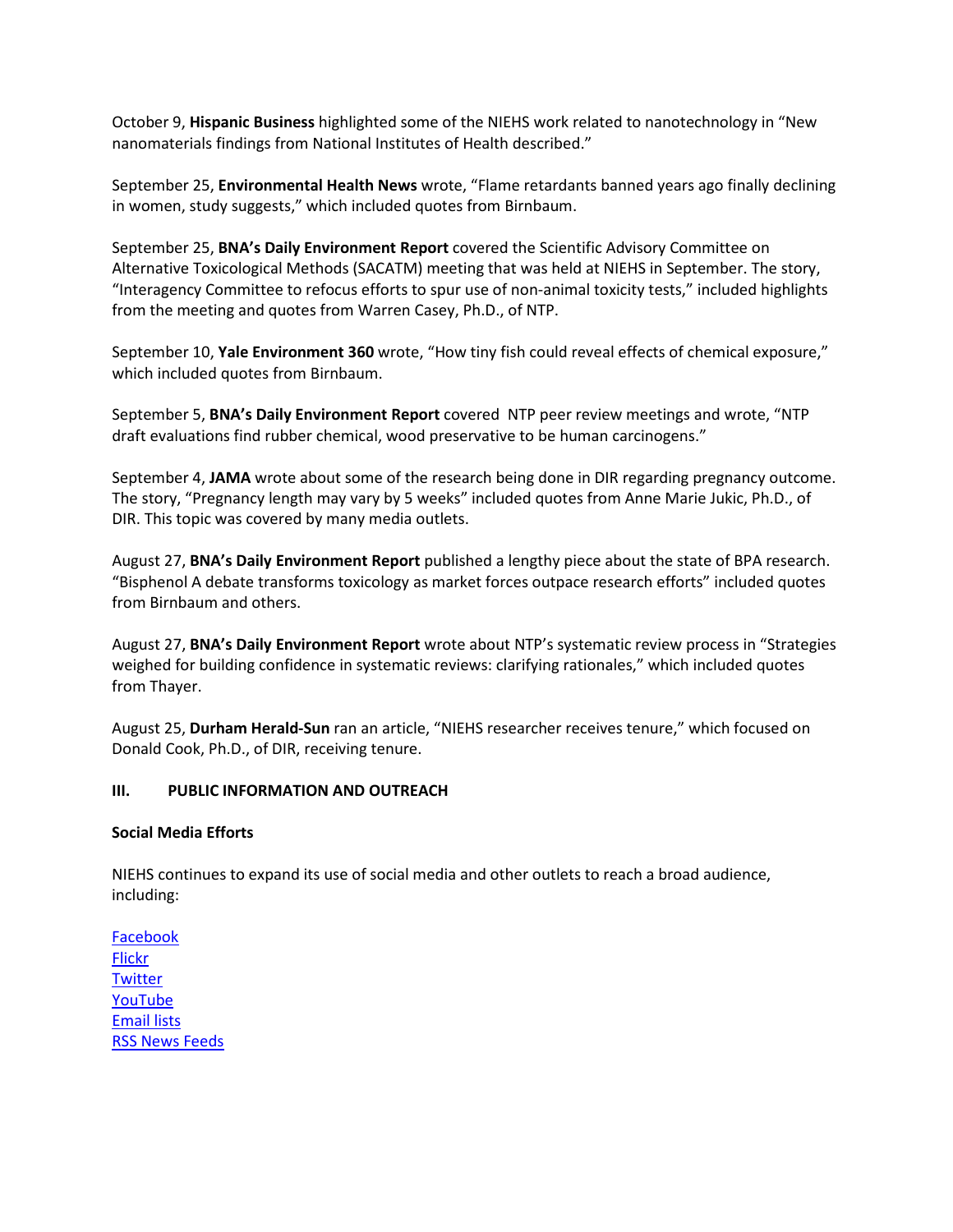#### **New hires in OCPL**



**Kelly Lenox.** e-Factor editor Eddy Ball retired from federal service in September. December 2, Kelly Lenox was selected and took on his role. Lenox has degrees in environmental science and writing, and has worked for EPA and Oxford University Press.



 **Joe Balintfy.** August 26, Joe Balintfy joined the OCPL team. Balintfy worked in the NIH Office of the Director communications office for six years prior to joining NIEHS. Balintfy's will be providing communications support for DERT and assisting with the Institute's growing social media presence.

#### **Training**

 October 28-29, OCPL sponsored two Web content writing and infographic classes for nearly 40 NIEHS staff. Staff and contractors who devote a large amount of time to developing Web content attended and  provided favorable reviews.

## **Web and Materials Development**

Several new fact sheets have been developed or updated since September.

- [Acrylamide](http://www.niehs.nih.gov/health/assets/docs_a_e/acrylamide_fact_sheet_508.pdf) was updated in October to include new NTP findings.
- [The Freedom of Information Act at NIEHS and NTP](http://www.niehs.nih.gov/health/materials/freedom_of_information_act_at_niehs_and_ntp_the_508.pdf)
- [Lead and Your Health](http://www.niehs.nih.gov/health/materials/lead_and_your_health_508.pdf)
- **Interagency Coordinating Committee on the Validation of Alternative Methods**
- [NIEHS/EPA Children's Environmental Health and Disease Prevention Research Centers:](http://www.niehs.nih.gov/health/assets/docs_f_o/niehsepa_childrens_environmental_health_and_disease_prevention_research_centers_508.pdf) [Protecting Children's Health for a Lifetime](http://www.niehs.nih.gov/health/assets/docs_f_o/niehsepa_childrens_environmental_health_and_disease_prevention_research_centers_508.pdf)
- [Oil Spill Response and Research](http://www.niehs.nih.gov/health/materials/freedom_of_information_act_at_niehs_and_ntp_the_508.pdf)

Since NIH launched its new logo guidelines in 2013, OCPL has been incorporating the new NIEHS logo on many of its online publications.

All fact sheets, pocket cards, and brochures are available on the NIEHS website at [http://www.niehs.nih.gov/health/materials/index.cfm.](http://www.niehs.nih.gov/health/materials/index.cfm)